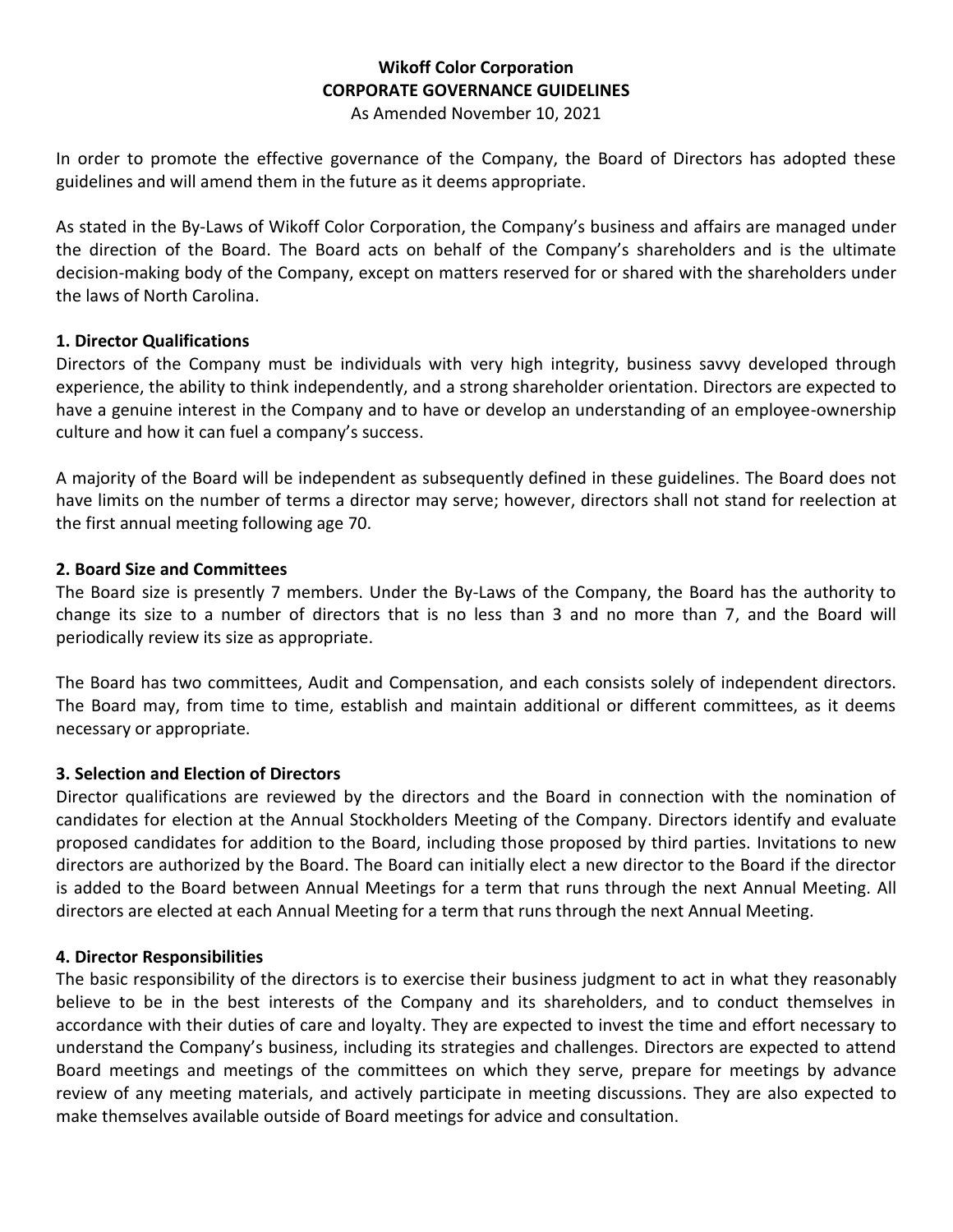#### **5. Director Access to Management and Advisors**

Each director has full access to the officers and all management employees of the Company and its subsidiaries. The Board and each of its Committees may retain independent advisors as it deems appropriate.

#### **6. Board Meetings**

The Board will normally meet 4 times per year. Meeting schedules are approved by the full Board, but one meeting is normally in late August on the same date as the Annual Stockholders Meeting of the Company. The Chairman of the Board, with input from other directors, is responsible for establishing the agenda for each Board meeting. Each director is free to raise, at any Board meeting, subjects that are not on the agenda for that meeting. At least once a year, the Board reviews the Company's long-term plans and the principal issues that the Company will face in the future.

#### **7. Director Independence**

A director is considered independent if the Board determines that the director has no material relationship with the Company other than in his or her roles of director and shareholder. The Board has established the following standards to assist in assessing director independence: (i) A director will not be considered independent if the director or an immediate family member is, or has been within the past two years, an employee of the Company. (ii) A director will not be considered independent if the director or an immediate family member is, or has been within the past two years, in a business relationship with the company in which more than \$20,000 of direct compensation is received from the Company, other than director and committee fees and pension and other forms of deferred compensation for prior service. (iii) A director will not be considered independent if the director or an immediate family member is a partner or employed by a firm that is the Company's external auditor. (iv) An immediate family member includes a director's spouse, parents, children, siblings, mother-in-law, father-in-law, sons-in-law, daughters-in-law, brothers-in-law, sisters-in-law, and anyone (other than domestic employees) who shares the director's home.

#### **8. Chairman of the Board**

The Board does not have a firm policy as to whether the position of the Chairman of the Board and the position of the Chief Executive Officer of the Company ("CEO") should be separate and reserves the right to decide what is in the best interest of the Company at any point in time. The Board does, however, support the concept of having one of the independent directors serve in a position of leadership as either a non-executive Chairman or a Lead Independent Director.

The Chairman will be elected by the Board to be the leader of the Board, keep the members focused on the appropriate objectives and issues, establish meeting agendas, chair Board meetings and, occasionally, serve as Board spokesperson. The Chairman will maintain regular communication with other directors and with management of the Company. A non-executive Chairman will provide advice and mentoring to the CEO as appropriate. The Chairman will take a lead role in CEO succession planning and Board evaluations.

#### **9. Lead Independent Director**

If the CEO and Chairman roles are combined or if the Chairman is not otherwise an independent director, the Board will elect a Lead Independent Director. The Board will consult with the CEO prior to selecting the director to fill this role. The Lead Independent Director will (i) facilitate communications and serve as the principal liaison between independent directors and the CEO, (ii) chair executive sessions of the Board and provide feedback to the CEO on matters discussed at these meetings, and (iii) counsel with and provide feedback to the Chairman as appropriate. If the Chairman is independent, the Chairman will perform these functions and the position of Lead Independent Director will not be necessary.